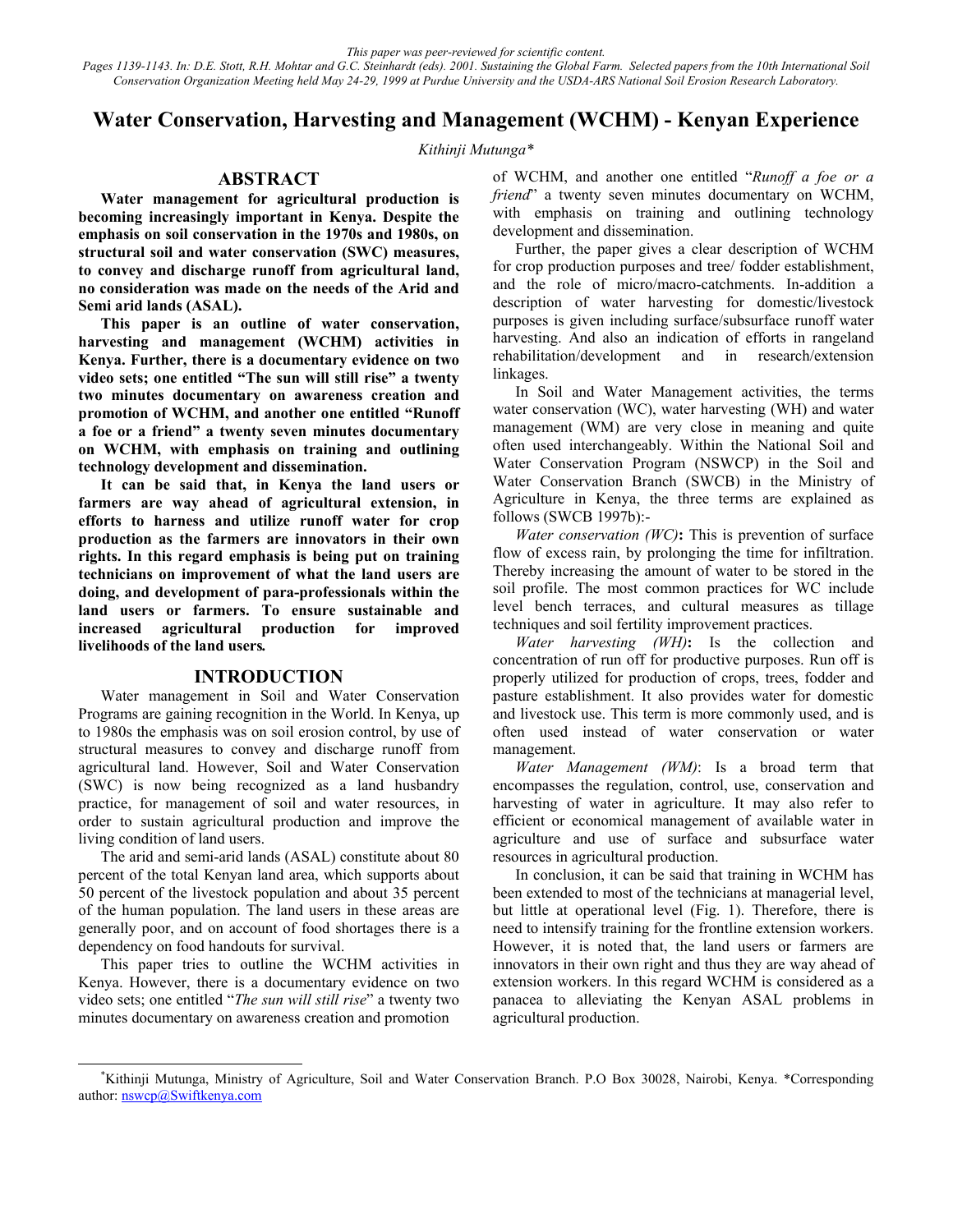

**Figure 1: WCHM training – group work in class.** 



**Figure 2: Water harvesting for fruit tree establishment, on Vshaped bunds (negarims) – Mwingi District.** 



**Figure 3: Water harvesting from road into retention ditches for banana / fruit trees establishment and food crops production - Mwingi District.** 

## **Water conservation, harvesting and management for crop production**

There is no single method that is solely used for crop production, as there is a great variation in land use, farming systems, socio-economics, soils and rainfall, and the fact that in ASAL the rainfall amount, distribution, and duration is highly variable and the main limiting factor.

Water Conservation techniques for crop production include: Conservation bench terraces, fallow systems, tied ridges, conservation tillage, contour furrows, mulching, rotation and mixed cropping. In WC the objective is to conserve and increase the soil moisture, by ensuring that runoff is minimized and all rainwater infiltrates into the soil.

In crop production water harvesting is very important and is categorized into micro/macro -catchments systems. In micro-catchment system, runoff water is harvested from short slope catchments (within field catchments) or in-situ. This system includes techniques such as negarims (v-shaped bunds) (Fig. 2), contour bunds, and contour ridges. Another important aspect is use of *fanya juu* terrace for water harvesting. Conventional *fanya juu* terrace channel is 0.6m deep by 0.6m wide, and farmers in Machakos and Kitui have modified the dimensions and enlarged the *fanya juu* terrace channel up to 1.5m deep and 1m wide. Thus the *fanya juu* terrace ridge traps the water and the channel acts as a retention ditch, for impounding runoff water from roads or homestead compounds (Mutunga et al., 1998).

The other aspect of WH is macro-catchment systems that are characterized by long slope (SWCB, 1997a) and external catchment systems or techniques with large catchments, even with collecting arms to supply water to cultivated areas. That is why the system is normally referred to as external water harvesting. In this system, catchment has to be established based on the crop water requirement, area to cultivated area ratio is a very important aspect and the design rainfall, runoff coefficient and collection efficiency factor. Some common techniques under macro-catchment systems include:- semi-circular bunds, trapezoidal bunds, road runoff harvesting into basins and into retention ditches (Fig. 3). However, it is noted that micro-catchment systems have high collection efficiency than macro-catchment systems, as water is deeply ponded, more evenly spread, and evaporation losses are low (SWCB, 1997a).

Floodwater farming and water spreading is another form of WH for crop production. This involves diversion of ephemeral river into adjacent flat land, or interception of floodwater in valleys into basins for crop production. In both systems the crops benefit from fertile deposits transported by runoff water.

On WCHM for crop production, through field reports and observations (Mutunga et al., 1998), it can be said that quite a number of land users/farmers, particularly in Ukambani Districts (Machakos, Makueni, Mwingi and Kitui) are way ahead of agricultural extension and can be taken as innovators in technology development. In this regard promotion of farmer innovations, with improved research and extension linkages can lead to technology breakthrough in WH for crop production in Arid and Semi-Arid lands (ASAL). That is bound to lead to sustainable systems for improved food self-sufficiency/reliance, and improved livelihoods of land users.

Through research it has been established that on station WCHM for crop production leads to increased yields (Itabari 1999). However, dissemination of such findings to land users or farmers is poor. This can be attributed to research that was donor driven, ignored land users participation, did not recognize traditional techniques (knowledge) and the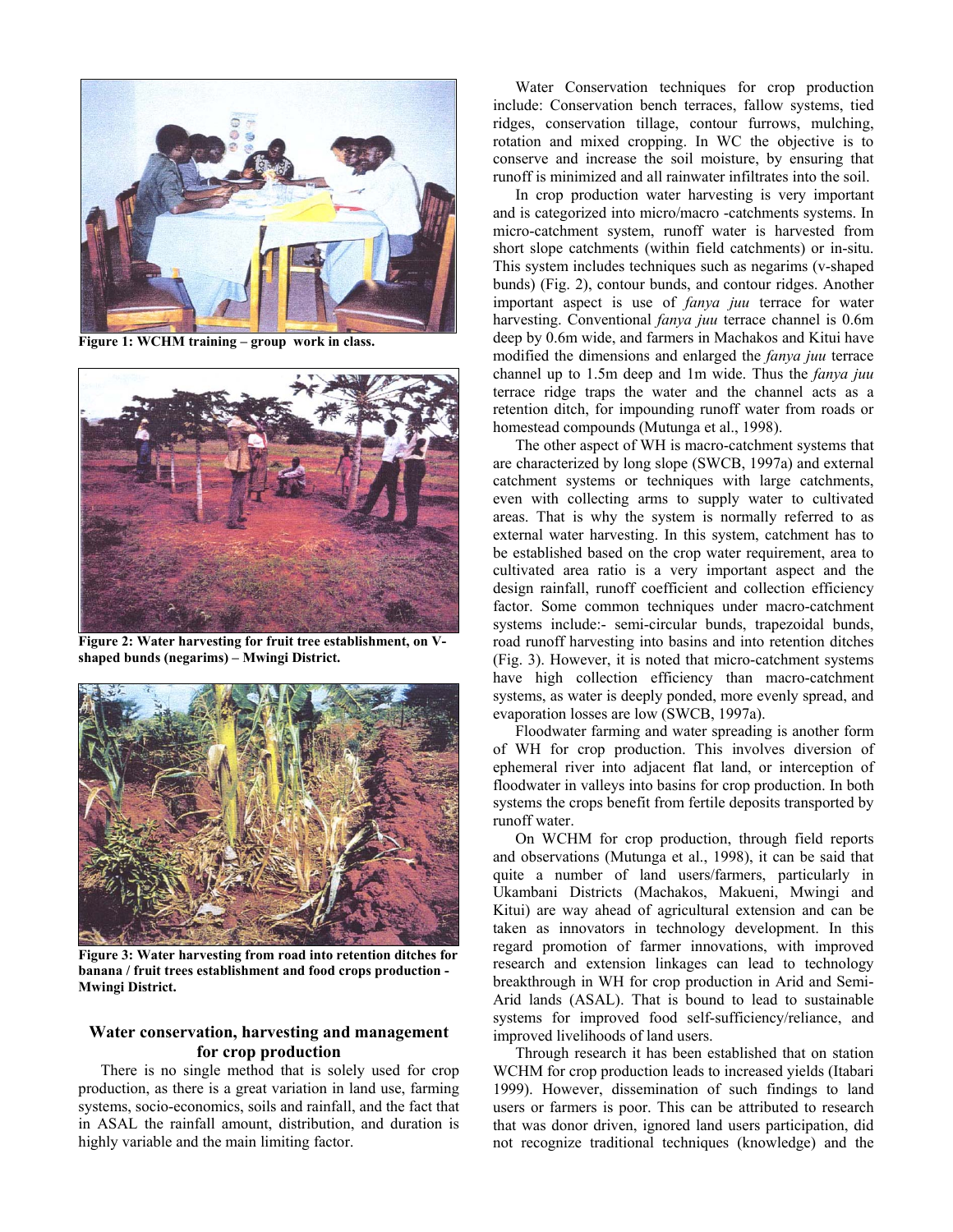fact that on station research conditions do not reflect actual situation at farm level. This situation is now changing and participatory technology development is picking up, with promotion of farmer innovations.

To enhance adoption of WCHM, agricultural extension and research have developed linkages in Soil and Water Management, where the researchers and extensionists work together, in identification of problem areas for research, and meet periodically to discuss developments in their respective areas. This can be referred to as part of participatory technology development, since the land users are also involved at catchment level in planning and trials of the various technologies.

## **Water harvesting for range development**

It is noted that about 50 percent of the livestock population in Kenya is in ASAL, and that most of the ASAL is range land, defined as land not under crops but is used for grazing. It could be stony, with shallow infertile soils, and in low rainfall areas. Most grazing lands are community owned, and efforts to control grazing in these areas or rehabilitation of the land are curtailed. Thus mismanagement through overstocking and overgrazing combined with frequent droughts in ASAL leads to poor grass cover, accelerated erosion, and consequently serious fodder shortage.

Increasing the water supply through WCHM on grazing land can lead to increased forage that can lead to reduced grazing area per stock and improved livestock survival. It is also noted that de-stocking, rotational grazing, closing the grazing area, and reseeding have been found effective in increasing forage.

Pitting is one technique that has been used to rehabilitate grossly degraded, eroded, and rangeland that is unproductive due to overgrazing. This involves construction of a series of small pits of varying width and length, categorized as conventional pitting, Kitui pitting, or Katumani pitting (Mutunga, 1998). Conventional pits are normally 2.5–3 m long, 0.75 m deep and wide and spaced at 0.9–1.2 m and overlapping each other along the contours. Kitui pits are semi-circular, with a surface area of  $5 - 12m^2$ , with a  $15 -$ 30cm high bank and a whole 50cm deep at the center. While Katumani pits have a surface area of  $1.5-3.0$  m<sup>2</sup>. Overall the pits collect runoff water and allow it to infiltrate, trees can be planted on the trench embankment, followed by closing the area to allow grass to regenerate.

## **Water harvesting for domestic and livestock purposes**

Included under this category is not only systems as defined in WH, but also efforts/systems to manage, utilize or tap surface or subsurface ground water resources for livestock production, and for domestic purposes. Some WH techniques that are common with land users include:- water holes/pans, rock catchments – mainly found in Kitui (see figure 4), road/compound runoff into underground (subsurface) tanks – mainly in Kitui, Machakos and Laikipia, and roof catchments –found in most parts of the country including high rainfall areas (Figure 5). On the other hand efforts in utilization of sub-surface water resources are



**Figure 4: Rock water harvesting for domestic and livestock purpose - Kitui District.** 



**Figure 5: Roof water harvesting into sausage tank - Machakos District.** 

reflected in development of shallow wells – common in Marsabit, Kitui, Kwale, Kilifi, Nyanza, and Eastern Province. Spring protection/development – common in Machakos, Mbeere, Meru Districts and Kisii. Sub-surface (sand) dams (see figure 6) are also considered under this category.

Water holes/pans is a common name for small earth dams in Kenya that have storage capacities not exceeding 20,000m3 , with a shallow depth not exceeding 5m and shape varying from rectangular, square or round and common side slopes of 1:2.5 to 1:3 (Mwarasomba and Mutunga, 1995). They are excavated on natural ground level, on locations that they can collect runoff water and are quite common in Narok, Kajiado, Ukambani, and in North Eastern Province. In Kenya sub-surface dams are also referred to as sand dams and the two terms are used interchangeably. However, a subsurface dam is an earth clay wall constructed across a sand riverbed that impounds sand upstream and consequently becomes submerged in the sand. While a sand dam is a subsurface vertical barrier, constructed of masonry or concrete across a seasonal riverbed with foundation at the bedrock, to intercept water flow and impound sand upstream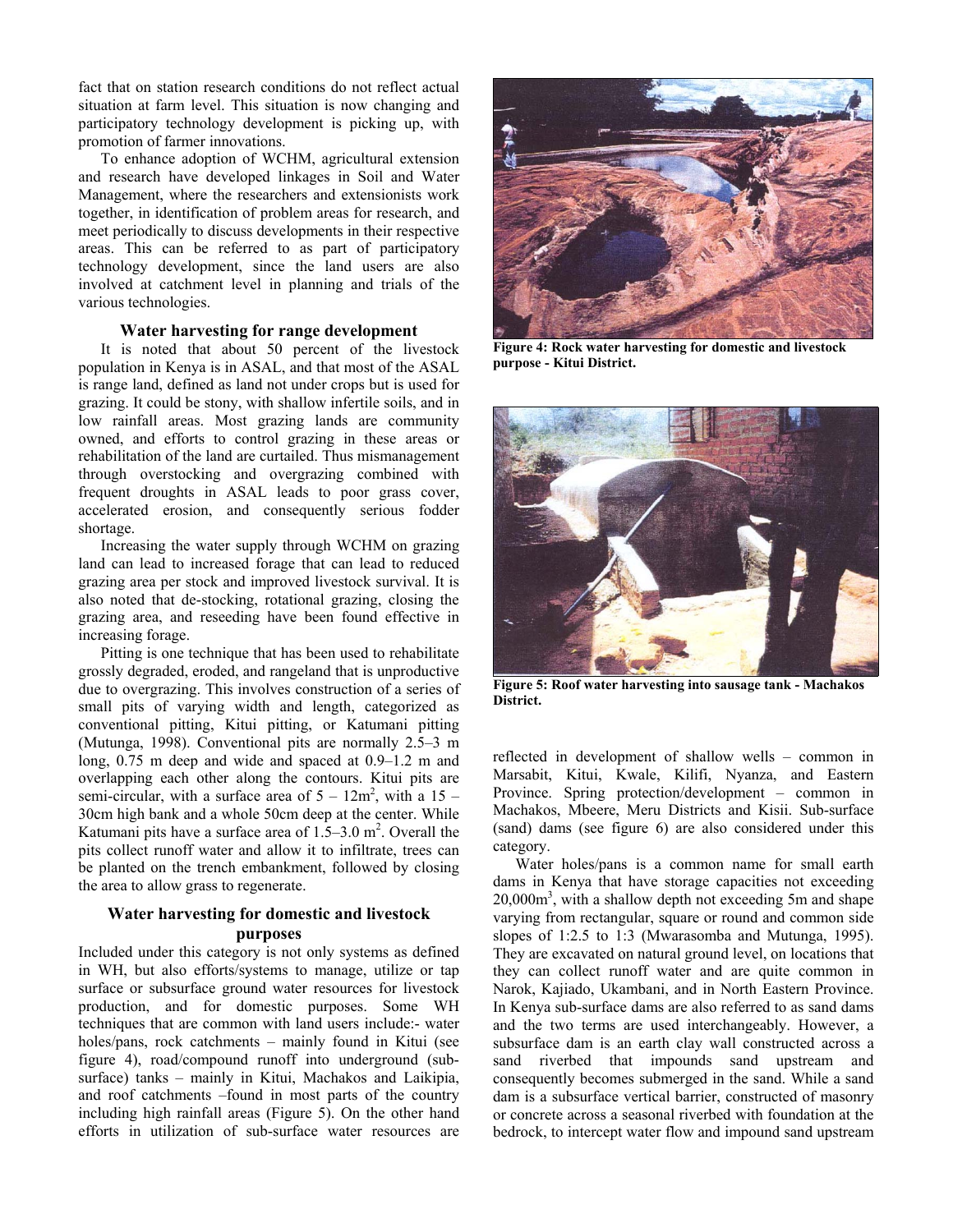for water storage. The dam wall is raised by stages each season until it reaches the required height. The sand dams are common in Ukambani Districts, Tharaka, and Mbeere Districts (SWCB, 1997a).

In WH for domestic/livestock purposes, it is important to involve the land users or farmers right from project identification, planning, and implementation, to ensure a strong feeling of ownership and guaranteed operation and maintenance for sustainability. Further, of great importance is to recognize and utilize wherever possible and appropriate, the traditional knowledge, expertise and management practices of the land users. This is done through the participatory methodologies, of the catchment approach strategy. In the catchment approach, a catchment is taken as a focal area of concentration of resources and efforts in a given period of time, and not necessarily a hydrological catchment. The objective of the catchment approach is to systematically and effectively, conserve one focal area at a time (SWCB, 1997a). Through development of catchment action plan (CAP) for community services and individual land management plans (LMP) for individual farmers or land users in a catchment. Overall soil and water conservation activities are taken as part of a whole farm approach, with the aim of improving the living conditions of land users, through improved livestock production and provision of safe water for domestic purposes, using simple techniques.

A major challenge in water harvesting for domestic and livestock use is the need for proper operation and maintenance, as most of the structures are community owned, with donor input in the implementation stage. Thus, where the local land users are not fully involved from the start, operation, and maintenance is a big problem. Even where the land users are involved, there is a tendency for ownership feeling to decrease with time, resulting in poor operation and maintenance. However, in the catchment approach strategy, an important aspect is formation of a catchment committee (CC) through an election. The catchment committee is responsible for ensuring future operation and maintenance of community structures and also



**Figure 6: WCHM training - participants visit to a sand dam and have discussions with land users.** 

for implementation of all LMP at individual farm level. Further, the catchment committee ensures the by laws are followed and levy penalties and consumer charges where needed.

It is noted that, the most successful WH for domestic and livestock purposes, is that undertaken by individual land users or farmers. The operation and maintenance is guaranteed, with a strong feeling of ownership, as a result of individual capital investment that is demand driven. However, community water harvesting for domestic and livestock purposes is inevitable, for structures as water pans, rock catchments, sub-surface (sand) dams, and spring protection and development. Thus to improve operation and maintenance of such structures, education and training of technicians and land users has to be intensified (Figure 6).

## **CONCLUSION**

Intensification of education and training in WCHM for land users and technicians, including development and production of information materials is of vital importance. As there is a wealth of experience and knowledge in place. That can be used with a view of making land users or farmers para-professionals, to supplement the efforts of agricultural extension. Further, through promotion of land users or farmer innovations, and farmer-to-farmer extension system, that is sustainable to ensure increased agricultural production in ASAL.

There is great potential for increased agricultural production in ASAL. If the efforts of the land users or farmers in managing the available runoff water, is accorded full support in the national policy framework and infrastructure as roads and markets are improved.

It is noted that in semi-humid areas, WCHM is picking up on crop production, as the land users are trying to be food self sufficient/reliant and sell the surplus to generate cash for family requirements as clothing and school fees for the children. On the other hand, in semi-arid areas the land users are balancing on WCHM for crop production, domestic and livestock purposes. As this is a transition zone for crop production and livestock. However, in arid areas the land users concentrate on livestock, as they are pastoralists, and thus WCHM is basically for livestock and domestic purposes.

## **Problems limiting implementation of WCHM in Kenya**

At land user or farmer level, it is noted that a dependency syndrome has developed over time in ASAL and incentives as food for work, construction materials, and tools are always expected. Thus with no formal fund/credit facility for WCHM, individual or community interests are curtailed, due to high level of poverty in ASAL. And with virtually no information or data available for rigorous cost benefit analysis, to enable the would-be financiers have confidence in funding or give credit, WCHM implementation is threatened.

At institutional level, agricultural extension officers lack confidence in WCHM, despite intensified training undertaken in the last five years. Thus extension officers need time to develop practical skills from knowledge gained